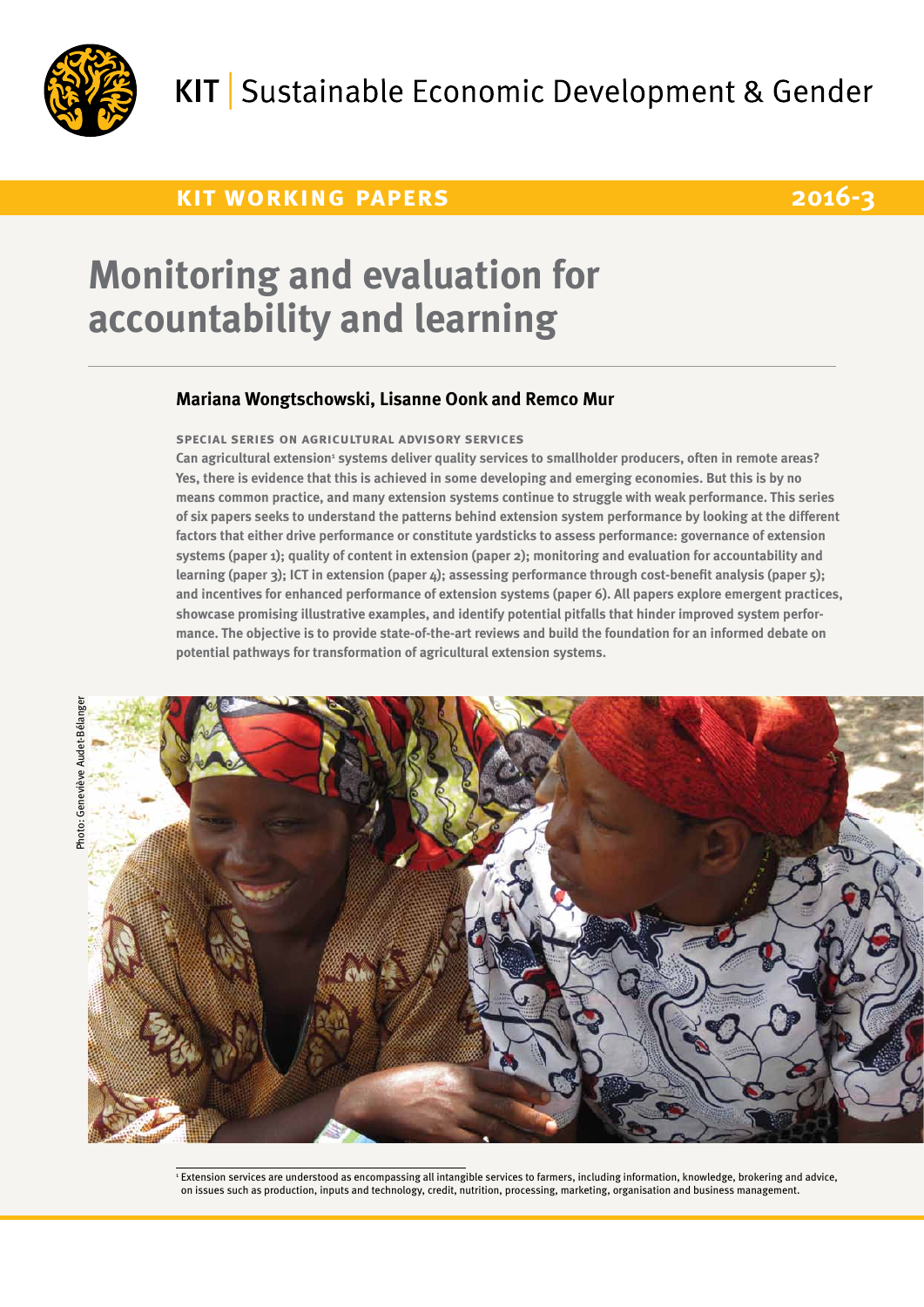#### **1 Monitoring and evaluation for accountability and learning in rural advisory and extension systems**

Even though the importance of monitoring and evaluation (M&E) has long been recognised by scholars, donors and practitioners worldwide, there have been some significant shifts in the understanding of its function and significance in the past few decades. The context of globalisation, changing policy objectives and international aid modalities has geared M&E towards higher complexity levels. It has to play its traditional role of generating information on the implementation and results of a program or project, but in addition has to assess policy impacts and provide the basis for improved management and decision-making as well as for accountability to farmers, donors, governments and tax payers (Pound et al., 2011).



#### **Table 1: Purpose of M&E systems at different levels**

| <b>Levels</b>   | What do you want to monitor?                                                                                                                                                 | Who (potentially) uses the information?                                                            | <b>Tools/Methods</b>                                                                                                                                                                    |
|-----------------|------------------------------------------------------------------------------------------------------------------------------------------------------------------------------|----------------------------------------------------------------------------------------------------|-----------------------------------------------------------------------------------------------------------------------------------------------------------------------------------------|
| Local           | $\bullet$ Reach<br>• Quality of services<br>• Approaches                                                                                                                     | • Male and female farmers, extension<br>agents and their supervisors, donors                       | • ICT for gathering farmer feedback,<br>focus-group-discussions, case studies,<br>most significant change narratives,<br>farmers defining extension agenda<br>(i.e. part of governance) |
| Sub-national    | • Management of 'the planned vs. done'<br>• Planned budget and spent budget<br>(depending on the autonomy people<br>have at this level)<br><b>Efficiency of resource use</b> | • Government officials, supervisors<br>of extension agents, donors, farmer<br>organisations/unions | • Reports based on primary and second-<br>ary data, discussions in multi-stake-<br>holder settings, including male/female<br>farmer representatives, cross-site<br>comparison           |
| <b>National</b> | • Extent to which policy has been<br>translated into results<br>• Macro investments                                                                                          | • Policy makers, government officials,<br>donors, farmer representation (unions)                   | • Cross-site comparisons, policy<br>research/analysis, secondary data<br>collection/analysis                                                                                            |

A difference is commonly made between M&E for accountability and M&E for learning (see, for example, van Mierlo and Guijt, 2015; Hoffman et al., 2009; Martin et al., 2011; Christoplos et al., 2010).

**M&E for accountability** commonly focuses on upward accountability to government or the funding agency. M&E is often an obligation to demonstrate that contracted work has been conducted in compliance with agreed standards or to report on results vis-à-vis plans. Downward accountability involves making accounts and plans transparent to the primary stakeholders: clients.

**M&E for learning** requires continuous and conscious involvement of evaluators and stakeholders in collaborative learning, allowing stakeholders to share their views, perspectives and ideas, without fear of negative consequences (Kusters et al., 2011).

It is important to be aware of the underlying tensions that may exist in terms of why an evaluation is carried out. Nevertheless, the two objectives of accountability and learning are – or should be – complementary.

A number of donors have moved away from purely resultsoriented evaluations to a stronger client and user focus with a broader set of evaluation objectives, including learning, transparency and capacity development (OECD, 2010). This shift has important implications for an M&E system, as will be further discussed in this paper.

The following section elaborates on the historical background of evaluation of rural advisory and extension systems, followed by a section on emerging practices aimed to improve M&E for accountability and transparency. The final two sections focus on processes that strengthen the performance of M&E, key lessons and conclusions.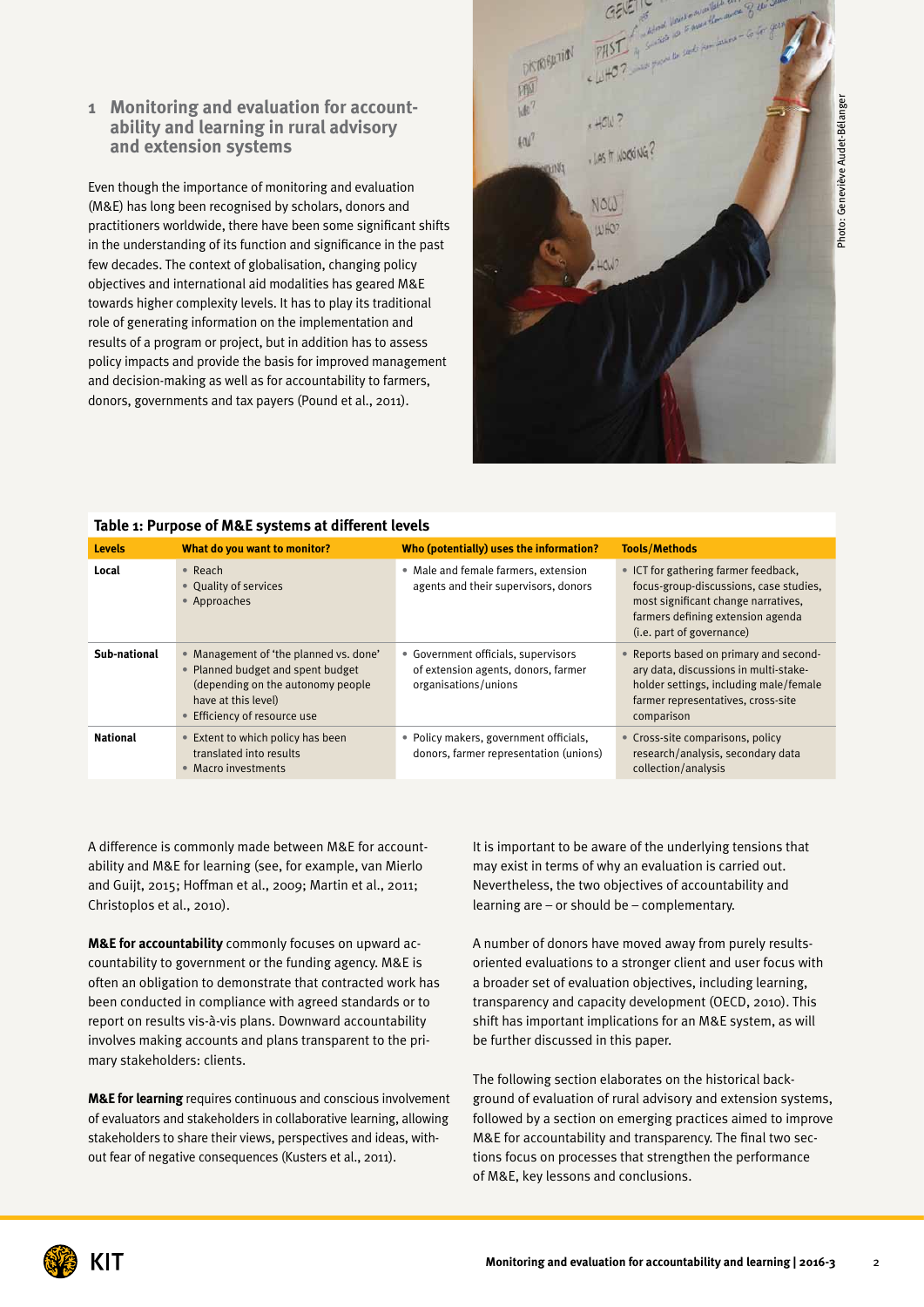#### **2 Background: The importance of M&E in agricultural extension**

In the past decades, changes in agriculture and extension systems have led to a shift in how services are provided in rural areas (Wongtschowski et al., 2013). These changes have not only shaped how agricultural advice and extension are conceptualised and carried out, but also how they should be monitored and evaluated.

Since its early days – and in many cases, until today - extension services have been synonymous with technology transfer from (formal) research to extension agents and 'further down' to 'homogenous' (usually male) farmers (see Special Series on Agricultural Advisory Services – Paper 2). Since the 1970s and 1980s there has been an increased awareness of the importance of farmers' ideas and aspirations in optimising agricultural production and in the intrinsic differences among farmers (in terms of gender, farming systems, etc.), which has resulted in more participatory models of information provision.

At the same time, with the partial privatisation of extension systems in many countries in the 1990s, advisory services have increasingly focused on helping farmers to move beyond subsistence. The concept of 'market-oriented agricultural advisory services' became recognised as a mainstream strategy for smallholder commercialisation (Chipeta, et al., 2008). Service providers do not only focus on increasing productivity but provide a range of services, including production, farm management, postharvest handling, credit access, and marketing (Wongtschowski et al., 2013).

Both the development towards more participatory extension models and the growing role of the private sector in service delivery have contributed to more client-oriented extension models. If farmers are increasingly seen as customers of service providers, service providers are increasingly being asked to (also) be accountable to farmers (Garforth in World Bank, 2004; Chipeta, 2006). There is a growing interest in participatory monitoring and evaluation methods (Rajalahti et al., 2005) and in approaches that address farmers' diverse needs and ambitions (Koledoye et al., 2013).

In this context, we identify three main challenges in present M&E systems for extension services:

- **1 Design:** Overall, evaluations have made a major shift from single technology- focused M&E efforts to much more complex – and participatory - assessments of changes in agricultural institutions, farming systems, human resource capacity and trade relationships, together with the impact on the incomes and livelihoods of participants (Martin et al., 2011). However, this is still not common practice, particularly concerning the day-to-day monitoring of extension (systems). In addition, the attribution challenge – that is, clearly tracing an observed (on-farm) change to extension service delivery – becomes even more pronounced within such a broad understanding of extension.
- **2 Reliability of data:** Systems are designed, but data are not collected, or are of doubtful quality. This relates directly to (lack of) performance incentives, as discussed in Paper 6, or, as phrased by the World Bank, 'lack of demand'. Lack of demand is rooted in the absence of an evaluation culture, which, in turn, stems from the absence of performance orientation in the public sector (World Bank, 2000).
- **3 Using data/analysis:** The third challenge relates to the use of M&E systems for learning and accountability. In a meta-evaluation of extension conducted by GFRAS in 2011, one of the findings was that in most of the evaluations carried out, feedback was provided to project staff, but to a much lesser extent to local stakeholders and commissioning organisations (Pound et al., 2011). There is also no evidence on how results of M&E are actually being used, either by donors or by project staff, to support learning and reflection leading to improved implementation.

#### **Box 1: Mozambique: Disconnected M&E system**

**The second phase of the National Programme for Agricultural Extension (PRONEA) in Mozambique was launched in 2012. It's monitoring and evaluation system has a number of indicators, such as number of trials, farmer groups worked with and their composition. Data are collected at district level, but they are unreliable, as they are often estimated and extrapolated, and figures are not checked.**

**If the indicators suggest that extensionists have not performed well, their supervisors put pressure on them to improve their performance. Extensionists therefore tend to exaggerate the figures when reporting on a quarterly basis – even though they run no risk of being demoted or fired, irrespective of their performance.**

**Adoption studies are part of PRONEA's M&E system. However, these have hardly ever been carried out. Firstly, because they demand collaboration with research which has proven to be an obstacle in terms of planning, administration and finances. Secondly, they should be organised by district directors who do not see this as a priority, as it can expose the failures of the system (IFAD, 2013).**

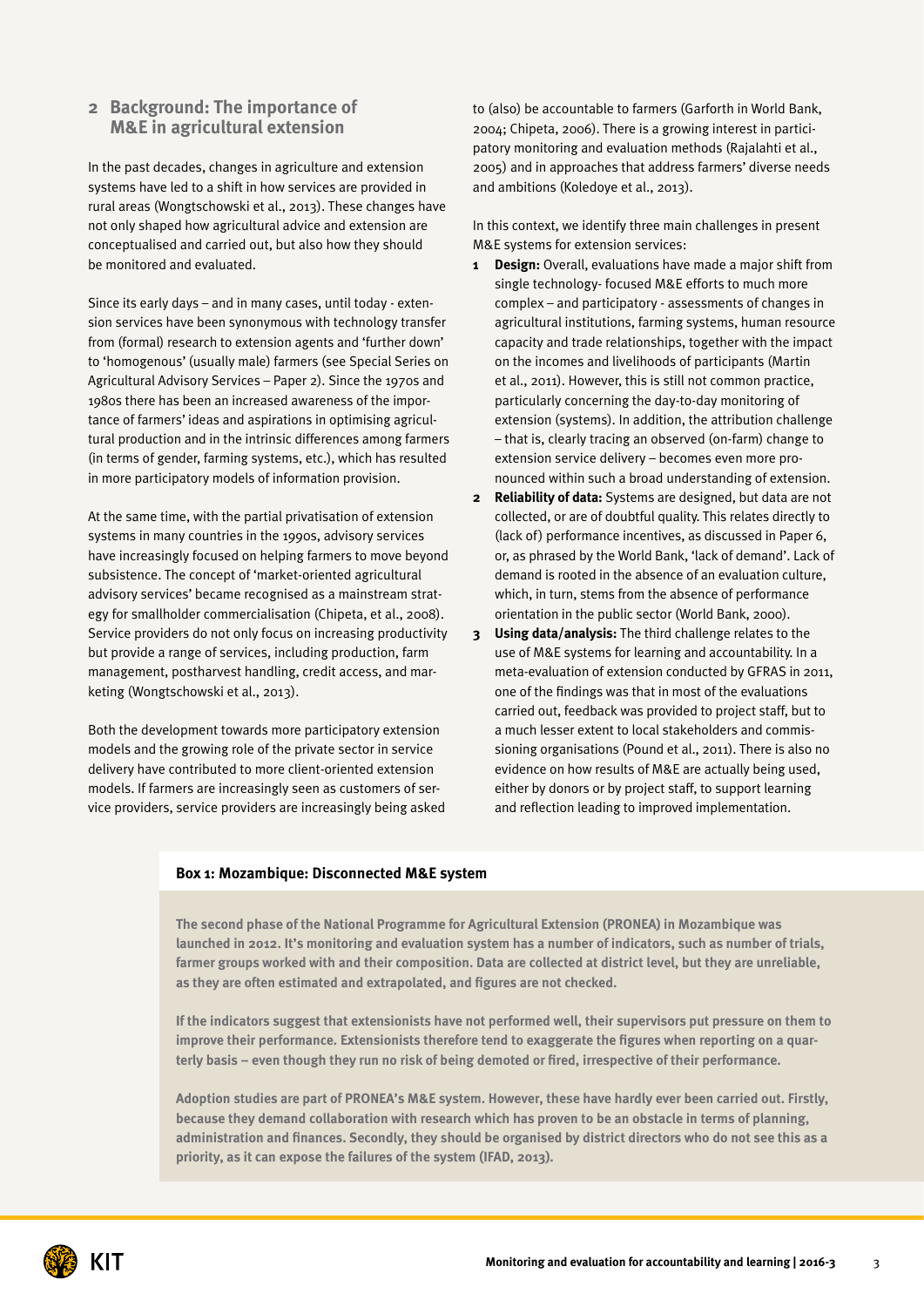These challenges are well illustrated by the case of public extension in Mozambique, in Box 1. The examples in the next section demonstrate how private and public extension providers go about these challenges; where they succeed or fail.

#### **3 Emerging practices to improve M&E for accountability and transparency**

The cases described here showcase, on the one hand, the realities of effective lack of M&E systems in place, which relate directly to the three challenges presented in the previous section. On the other hand, they present interesting innovative practices (e.g. use of ICT, performance-based approaches and farmer-centred monitoring tools) which aim to respond to these challenges.

#### *Uganda: M&E system aimed to work quickly, but does it?*

The Plantwise program in Uganda, led by the Centre for Agriculture and Biosciences International (CABI), an international NGO, focuses on making high quality, relevant information available to farmers, extension systems and governments through 'plant clinics': stands in local markets to which farmers can come with their questions. A Plantwise M&E system has been developed based on the assumption that increased timeliness, faster processes of (monitoring) data collection and improved quality of data enables project staff to make necessary adjustments and tailor the activities to the needs on the ground. The idea is that the M&E system could document farmers' attendance, identify recurrent phytosanitary problems, support the surveillance and tracking of epidemics and new diseases, assess the quality of the diagnosis, and identify training needs and researchable topics.

The M&E system works as follows. Data collected from plant clinics is transferred to the District Agricultural Office, NGOs and later to the National Agriculture Advisory Services (NAADS) coordinator who is involved in the delivery of services. From there, the data are entered through customised data-entry forms into a digital system. Once harmonised and validated, the date are analysed and reported on.

However, in reality the system appears to be slow, incomplete and costly. 'With the current system, the districts are unable to use the data for their own purposes. There are no functional procedures for reporting and data sharing. The data appear to become 'lost' as soon as they leave the district, which is a serious disincentive to comply with the data management system requirements. As the district does not retain copies of the prescription forms, it would not be possible for staff to enter and analyse the data locally even if they wanted to' (Danielsen in Mur et al, 2015: 126).

#### *Mexico: ICT for consolidating M&E data beyond project level – and the challenge of reliable data*

*Modernización Sustentable de la Agricultura Tradicional* (MasAgro) *Productor* is a country-wide initiative by CIMMYT (International Maize and Wheat Improvement Center) and SAGARPA (Mexican Secretariat for Agriculture, Livestock, Rural Development and Fisheries) aimed at strengthening food security through research, capacity building and technology transfer. It focuses on realising high and stable yields for small- and medium-sized maize and wheat producers.

As part of the initiative, an electronic log book or BEM ('Bitácora Electrónica MasAgro') has been launched with the aim of creating a central place for recording production data from the plots where MasAgro's trained technicians work with farmers. The data are stored in a database, and are partly available online. Registered users of the online platform, such as technicians, local trainers, and private service providers are tasked to collect data and to ensure that these are properly fed into the online system.

The electronic log book is potentially a powerful tool, when results are analysed with the aim to inform new research initiatives. It is now in use beyond MasAgro, thanks to a fruitful effort to consolidate the governmental logbook (which many technicians had to use) with MasAgro's own original system. Whereas the tool is powerful, the quality of the data presently collected is questionable. This will continue to be a problem until technicians understand the tool and see how the data can (also) be useful for them, providing insights on which interventions are going well, where and why they are not.

#### *Vietnam: piloting a system with clear incentives to perform and monitor2*

Vietnam is piloting a Result-based Payment System (RPS) in extension service delivery. Under this pilot, in Thua Thien Hue Province, 20 farming households of two villages in the most disadvantaged areas of A Luoi District are provided with extension services on vegetable production. Services are provided by (and results awarded to) farmer advisors. The extension station in the region defines criteria for selection of households to be serviced, which are then applied by the farmer advisors in actually selecting the households.

Performance specifications of the RPS scheme contain assessment criteria about the minimal level of service quantity and quality. Indicators are established through negotiation between the extension station and the farmer advisors as part of the RPS contract. The service package

<sup>2</sup> This section is based on Vögtli 2008.

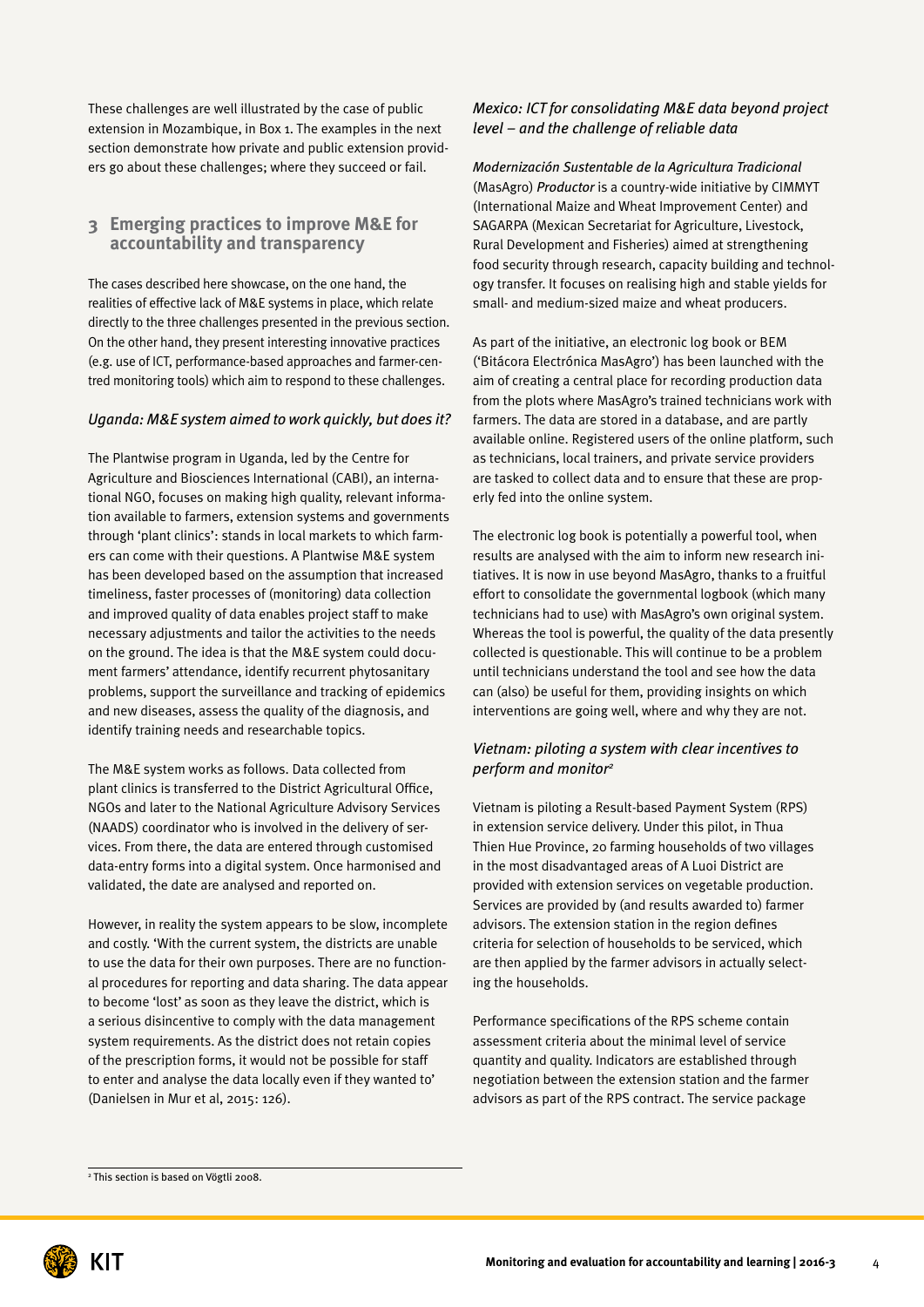on initiation of vegetable production in A Luoi District includes four expected results with corresponding indicators of quantity and quality, such as number of trainings and whether farmers applied what they learned, and the quality of their produce.

The experience shows that RPS is appreciated by farmers. The system improves farmers' capacity to express demand, satisfaction and dissatisfaction about service delivery. As a consequence, extension services are often of better quality.

RPS relies on financial incentives for performance and self-responsibility, which means that service providers are motivated by such incentives and have the competence and flexibility to adapt service delivery and 'experiment', thus becoming more competitive. For donors, the system ensures more transparency and accountability.

However, introduction of RPS is a long-term process. The transition does not only require a set of new rules but organisational development as well. Capacity building calls for initial efforts and considerable investments. It takes strong political will and leadership to pioneer and introduce a RPS in a public extension system. In addition, RPS application in the development context is not fully market compatible. Funds are still provided and steered by the donor and service prices might not be determined by a situation of real demand and supply.

Finally, the system requires consistent monitoring. The shift from input to output-orientation can result in a focus on topics which are of high visibility and low risk in their implementation. Advisors have also tended to select farmers who are likely to exhibit better performance (Vögtli, 2010). Performance-based contracts in other sectors (e.g. health and education) have shown similar challenges (Rothstein, 2008).

**Example - Scoring Matrix**

#### *Ethiopia, Malawi, Tanzania and Rwanda: participation at the core*

The Community Score Card (CSC) is both a tool and an approach to M&E, centred in the development and application of, and discussion of results from, a matrix consisting of indicators for the quality of services provided, and reasons thereof (see Figure 1). It was pioneered by CARE in Malawi in 2002. The tool has been since used in a variety of sectors and projects, including agricultural extension. It represents CARE's attempt to gather more and better data from 'clients' on the services provided to them in a systematic and non-threatening manner. The idea is to establish a basis for dialogue between parties, aimed at improving services, and the different factors affecting their quality and availability (CARE Malawi, 2013; Dedu and Kajubi, 2005).

Broadly speaking the CSC application consists of five phases (CARE Malawi, 2013):

- Planning and preparation: identification and training of facilitating staff, community research, introductory engagement with community, development;
- Community scoring of performance by community members: development of performance indicators and scoring system; Self-evaluation by service providers;
- 
- Meeting between service users and providers, and action planning: district-level meetings, feedback and dialogue;
- Action Plan implementation and M&E.

A recent review of CARE's CSC programs in Ethiopia, Malawi, Tanzania and Rwanda, in sectors as diverse as water and sanitation, gender-based violence and agriculture, concluded that the programs have contributed to strengthening service provision and relations between providers and clients in all countries. The exact way in which they work vary depending on how the 'state apparatus' works. Nevertheless, impact is often only seen a local level, with only a few changes seen at more macro levels, e.g. policy change or resource mobilisation (Wild et al., 2015).

| Group name:  Date:  Village:  Catchment area: |                |           |                 |            |                 |  |
|-----------------------------------------------|----------------|-----------|-----------------|------------|-----------------|--|
| Indicator                                     | <b>Score</b>   |           |                 |            | <b>Reasons</b>  |  |
|                                               | Very bad = $1$ | $Bad = 2$ | Just okay = $3$ | $Good = 4$ | Very Good = $5$ |  |
| Indicator 1                                   |                |           |                 |            |                 |  |
|                                               |                |           |                 |            |                 |  |
| <br>Indicator 2                               |                |           |                 |            |                 |  |
|                                               |                |           |                 |            |                 |  |
|                                               |                |           |                 |            |                 |  |
| Indicator 3                                   |                |           |                 |            |                 |  |
|                                               |                |           |                 |            |                 |  |
|                                               |                |           |                 |            |                 |  |
|                                               |                |           |                 |            |                 |  |

### **Figure 1: the Community Score Card Scoring Matrix. Source: CARE Malawi 2003**

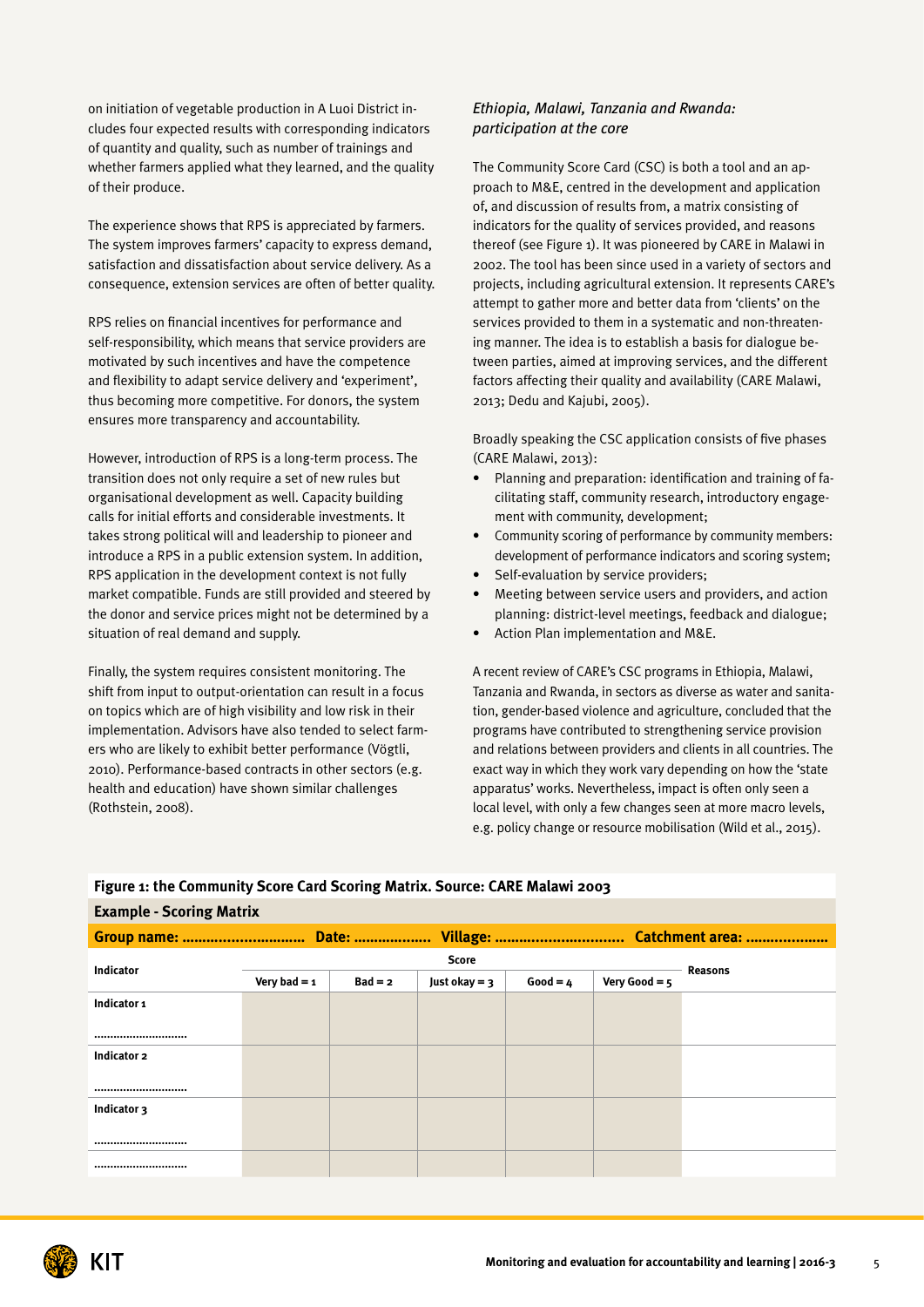#### **4 Processes that strengthen or hinder M&E for accountability and transparency**

In section 2, we listed three main M&E challenges: design, reliably of data, and using data/analysis. In this section, we will examine processes that are directly relevant to these challenges. Table 2 provides an overview of the processes and the challenges they respond to.

#### *1 Understanding the role of extension systems in development – and therefore defining what it should be contributing to, and how.*

M&E efforts need to understand extension as part of an innovation system – and not simply taking research outputs to farmers. This requires enhanced attention to the (quality of) partnerships that exist between extension, research and other partners, and the extent to which extension plays a role in defining the research agenda in order to ensure that research is relevant and beneficial to the needs and demands of farmers. Public investment in extension therefore needs to be assessed based on the extent to which new technologies are tested and adapted, based on their positive impact for farmers (Christoplos, Sandison and Chipeta, 2012).

In addition, M&E needs to consider extension goals beyond 'increasing production'. As already mentioned, extensionists can play a variety of roles that are just as important, but that do not directly contribute to higher yields. They can support farmers in getting organised towards collective buy-in of inputs or marketing, communicating with local authorities on issues such as roads and markets, and linking farmers to other stakeholders, such as buyers and processors. They can support women in strengthening their own organisation – or starting up a new business. M&E systems should therefore be designed in a way that enables them to deal with the multi-faceted character of extension. This implies that a mix between qualitative and quantitative indicators must be used, and that some degree in flexibility in defining indicators with local communities must be granted.

#### *2 Stakeholder involvement and participation*

Growing evidence suggests that client involvement is a key requirement for successful evaluation practices. Involving those who are genuinely interested in finding out whether a system is working or not facilitates data collection and generates lessons learned (Martin et al, 2011). Importantly, 'clients' need to be also involved in defining the indicators for such an M&E system.

But how do we involve stakeholders in an efficient and effective manner? Pound et al. (2011) argue for mixed evaluation teams of internal and external evaluators, combining the benefits of an 'impartial' perspective with the increased ownership led by active participation of internal actors. The

Community Score Card experience points to the benefits of direct participation in improving quality of services, at the local level.

Information and communication technologies (ICTs) provide powerful tools for participatory M&E systems. By filling in questionnaires about the service provided (and about the providers) on their mobile phones, farmers can provide timely and accurate feedback to extensionists and their supervisors. Such a system is not perfect, as farmers tend to be careful in providing negative feedback to someone who will come back soon for his/her next visit – and on whom they depend. There is no evidence of such a system being in place at large scale.

#### *3 Downward accountability*

Whereas some system of upward accountability is usually in place (if imperfectly) for most extension programmes, downward accountability to 'clients' is largely missing in publiclyfunded extension. Accountability is intrinsically linked to governance, and the extent to which clients have a say at higher levels of planning and monitoring of the system.

Possible indicators of downward accountability include (Christoplos, Sandison and Chipeta, 2012):

- Mechanisms to incorporate feedback from male and female farmers into extension work plans
- Farmers' knowledge of available service providers
- Willingness by farmers to pay for services
- Methods that include concrete requirements and measures for response to concerns raised by clients
- Availability of alternative service providers if clients are dissatisfied with the quality of the services they receive

The Community Score Card, as an approach, has been tried in different countries and sectors, and provides a concrete example of an M&E system that leads to both downward accountability and learning and action.

#### *4 Building capacity for M&E*

All M&E systems need capacities in place for data gathering and analysis. Whereas projects and programmes usually set resources aside for external evaluations, they rarely do so for building capacity of local actors to properly gather and analyse data.

In the example of MasAgro, mentioned in the previous section, the data gathering tool has been well designed and technicians trained in filling it in. But they have not been trained in understanding the (analysed) data, and in drawing lessons for their own work.

Participatory M&E requires yet a different set of skills: facilitation of meetings and focus group discussions, for example, which is not often considered a priority in the training of extensionists and their supervisors.

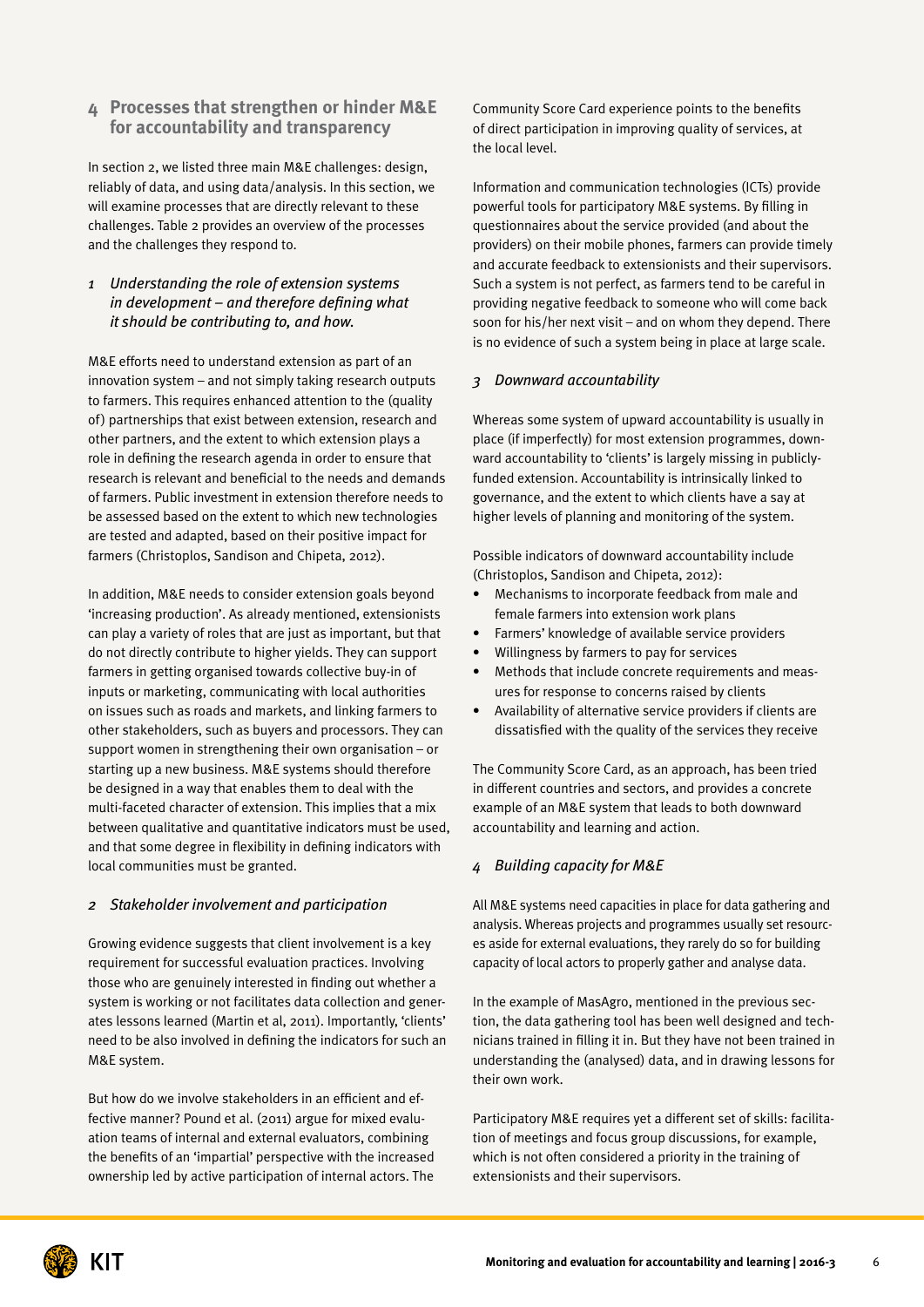

#### *5 Defining incentives/consequences linked to M&E*

Accountability and transparency are directly linked to funding and incentives, at different levels. Upward accountability is meant for funders and policy makers to re-evaluate the extension program. In evaluating the program, the funder reevaluates how much to re-invest. After all, funders are often foreign governments, themselves accountable to demanding parliaments and internal M&E systems.

Outsourcing of services – i.e. giving a third party the responsibility to provide services - could be one of the strategies to improve the upward accountability and transparency of these services and to contribute to the overall performance and impact of the advisory systems. When outsourcing activities, parties have to come to a contractual establishment of clear targets, which allows for performance management based on progress-related disbursements (Heemskerk, Nederlof and Wennink, 2008).

At other levels, the link between accountability and incentives is even weaker. Usually, weak performance by individual extensionists – particularly if s/he works for the public sector – has few consequences for the extensionist in question, his/ her supervisor, or the level of funding they receive (see also Special Series on Agricultural Advisory Services – Paper 6). The exception are performance-based payment systems, where performance is rewarded with (usually financial) incentives. Other incentives include opportunity for training and exposure to other experiences with the best extensionists.

In addition, whereas data gathered and analysed are often used to show how well policies and projects are implemented, lessons drawn and news of failure in projects do not tend to travel far. NGOs, local governments and private companies alike are often wary about sharing failures with donors – in fear of declining or discontinued funding as a consequence.

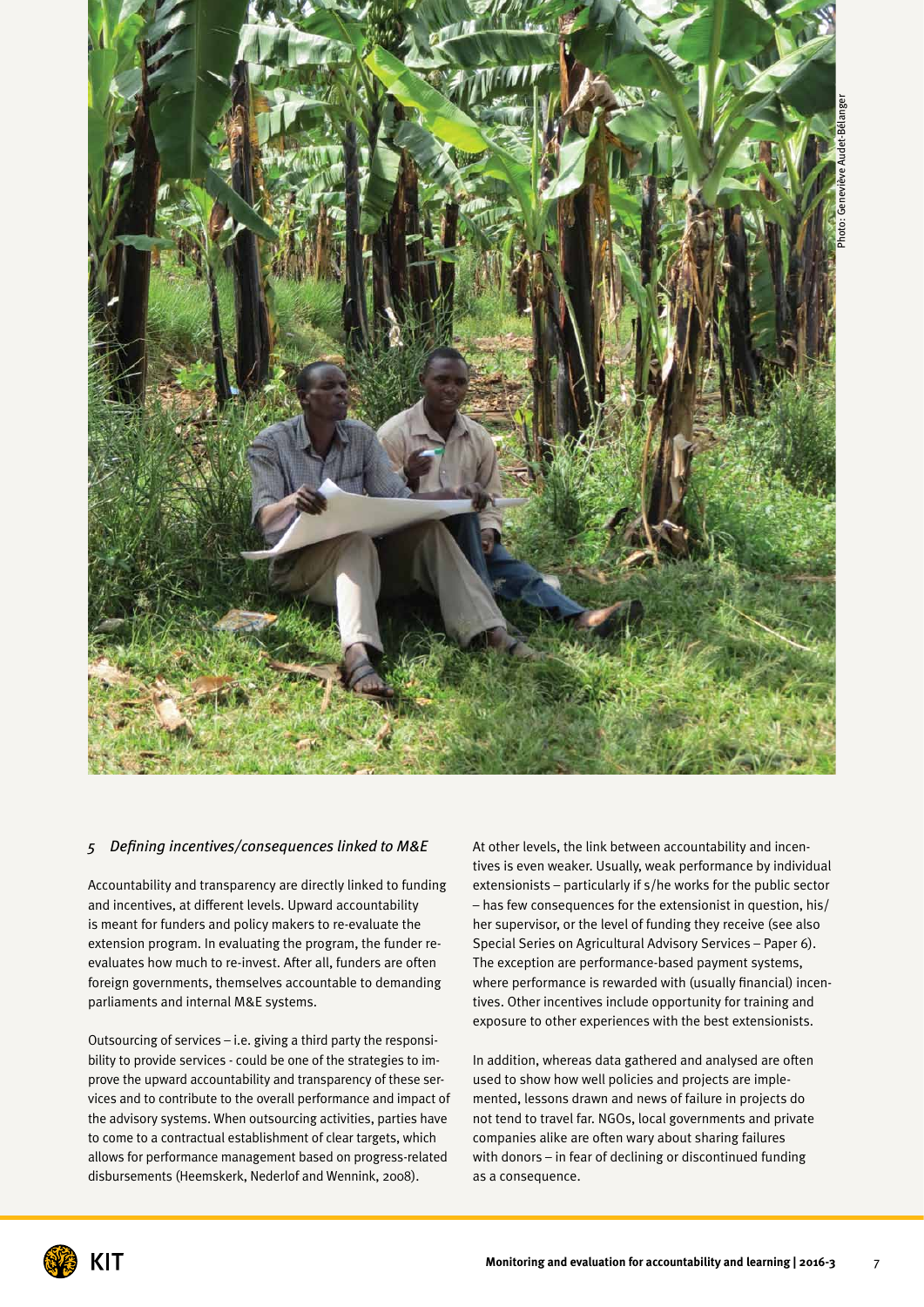#### **Table 2: Elements to strengthen M&E systems**

|                                                              | <b>Design</b> | <b>Data collection</b> | Data usage |
|--------------------------------------------------------------|---------------|------------------------|------------|
| 1 Understanding the role of extension systems in development | X             |                        |            |
| 2 Stakeholder involvement                                    | X             | x                      | X          |
| 3 Downward accountability                                    |               | x                      | X          |
| 4 Capacity building for M&E                                  |               | X                      | X          |
| 5 Incentives and consequences                                |               | X                      | X          |
| <b>6 Political commitment</b>                                |               |                        | X          |

#### *6 Political commitment*

Current political systems often see a great disadvantage in openly discussing problems in an extension system. This has been recognised as a key bottleneck in M&E systems. External evaluators (or, as argued before, a mixed team between internal and external actors) can increase the impartiality of an M&E system, but will not fully address the problem. Multi-sector national extension platforms, such as the Uganda Forum for Agricultural Advisory Services (UFAAS – see [http://www.ufaas-ugandacf.org/\)](http://www.ufaas-ugandacf.org/) can be used as neutral actors who can convene controversial policy dialogues.

'Since organisations, including extension systems, have a self-serving tendency, it is not unreasonable to expect that some staff members, especially those in the highest places, may want a pseudo evaluation that will postpone, buy time, or avoid threatening change. In these cases, evaluators are not taken seriously, and the evaluation becomes a meaningless political diversion.' (Deshler, 1997)

Therefore, political commitment is a prerequisite to ensuring that M&E systems are set in place, have the required support in terms of finances and other resources, and are able to operate without political interference.

#### **5 Implications for gender**

M&E systems for extension must recognise gender inequalities in the agricultural sector as deeply rooted in inequalities in society as a whole. This includes issues such as inter-household relationships, rights to land and access to inputs, credits and markets (Christoplos, Sandison and Chipeta, 2012).

This implies that M&E systems must assess not only whether the extension system has been 'gender-sensitive', by adapting its way of working to, for example, tending to the crops and other activities managed by women or changing the timing of the trainings to accommodate women's schedules. M&E systems also need to assess whether the system has tried to tackle the above-mentioned inequalities, promoting the empowerment of women and strengthening their ownership and control of the services provided (Chipeta, 2013).

To be able to do so, interventions need to define – preferably together with their clients – specific gender equality targets and indicators, on the basis of which the intervention can be monitored and evaluated. Collecting and analysing sexdisaggregated data and indicators to identify and monitor inequalities in access to and control of services is essential (Mbo'o-Tchouawou and Colverson, 2014). A challenge faced when monitoring indicators on gender is that services usually tackle 'households', rather than individual clients. This means that counting women and men who accessed services cannot be done by simple extrapolation, but needs a more critical and systematic procedure (Christoplos, Sandison and Chipeta, 2012). Household-level and (sex-disaggregated) individual-level indicators could be used to better understand the relationship between improvements at the farmer level and livelihood and household well-being (Manfre et al, 2013).

Other processes to improve the relevance of M&E systems for gender-sensitive extension services include the empowerment of women's group to play a more important role in M&E and the establishment of gender-sensitive complaint mechanisms (World Bank & IFPRI, 2010).

An M&E system must also keep track of the number of female extensionists – and explain why the number does (not) increase over time. The idea is that M&E can play an important role in understanding the underlining reasons for women (not) to choose extension as a career, and provide input and suggestions on how to tackle such constraints.

#### **6 Lessons learned and conclusions**

M&E systems that are well designed and implemented, in close consultation with the intended users, are a powerful tool to improve the performance of rural extension systems. At present, however, such systems are difficult to find.

M&E systems' design has improved over the last decades: from the acknowledgement of non-linear quality of knowledge creation and dissemination, to the recognition of the importance of responding to farmers' needs and interests. However, M&E systems in practice still tend to resort to indicators related to increased production and productivity, with little attention to organisational and institutional issues that

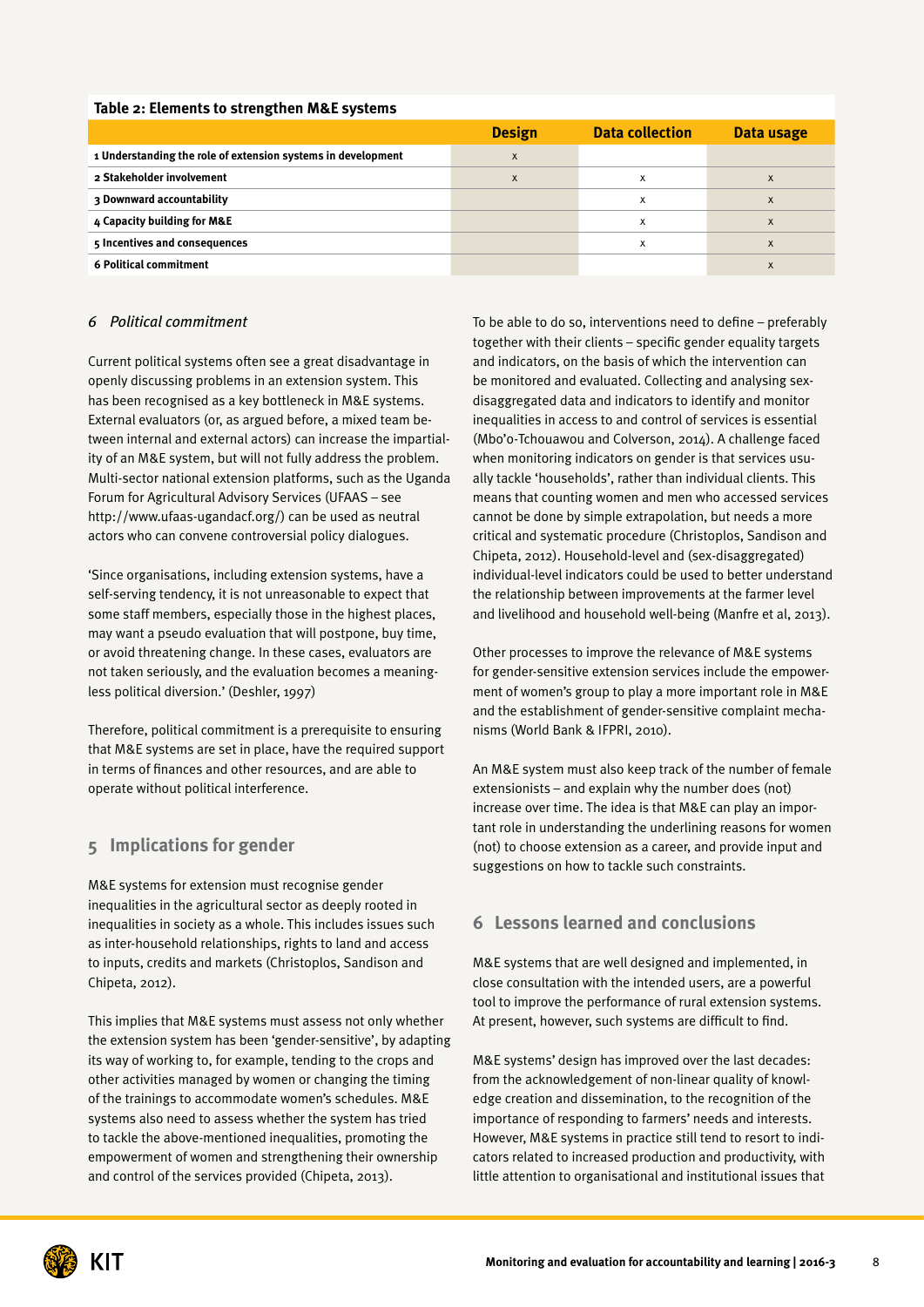a well-functioning extension system can tackle. A thorough M&E system starts by involving extensionists and (male and female) farmers in defining indicators, in addition to the macro indicators needed by policy makers at higher levels of the system.

In addition, data gathering, analysis and use remain bottlenecks for both accountability and learning. A main reason for this is the lack of implications of (good and bad) performance. M&E systems are, in no way, used as management tools. They are considered a bureaucratic, expensive burden, and not an opportunity for learning and improvement (Kusek and Rist, 2004). There are few incentives for monitoring beyond extensionists' own eagerness to do their job well. Consequences of bad performance are rare, both for individual service providers, and for extension systems as whole.

Financial incentives to implement M&E are certainly powerful, but are not the only incentives to draw on (IFAD, 2002). Incentives can also refer to ways of making particular extensionists better valued professionals in the market, building a track record for future work. This is a powerful incentive in countries where publicly-funded extension is (partly) carried out by private organisations, and where there is competition between service providers.

Any effective M&E system needs initial investment in capacity building for extensionists, their supervisors and farmers

alike, with special attention to understanding inequalities within communities and households – and their implications for client-based M&E systems. This investment (in time and resources) should not be underestimated.

In addition, whereas M&E needs to have clear consequences and incentives in order to function well, it also needs to allow for time and room for learning. An often mentioned tension between M&E for accountability and for learning hinges on the fear of sanctions: people tend to go for the low hanging fruits (with important negative consequences to the level of service to the poorest and women, for example), or pretend to have more successful results than they actually have in reality. Timing can create tensions as well: official reports for accountability take a considerable amount of time, which could be (also) used for internal analysis and discussion. Whereas performance based systems may support accountability and transparency, the question is whether they are just as well placed to stimulate learning.

Last, but not least, M&E systems in which successes and failures are laid bare must be accompanied by openness of donors and implementers alike to recognise failure as part of the process, and willingness by these same actors to engage in an open discussion of what can be changed – and how – if these failures are to be addressed. In other words, there must be incentives to share and learn from failure. Donors have an important role to play in ensuring such incentives are in place.

Photo: Geneviève Audet-Bélanger $TALIKI 2316$ GROUPE J'ABAHINME Josi hindukin y, rebehinzi bur ibyan hum ann mw Wa 2008. Targereranije uk ubuhinaj bu ibizori buvari / ere testana broaragige butaa imbox seles jiya kumisanno. myalea, kajagari rviráza y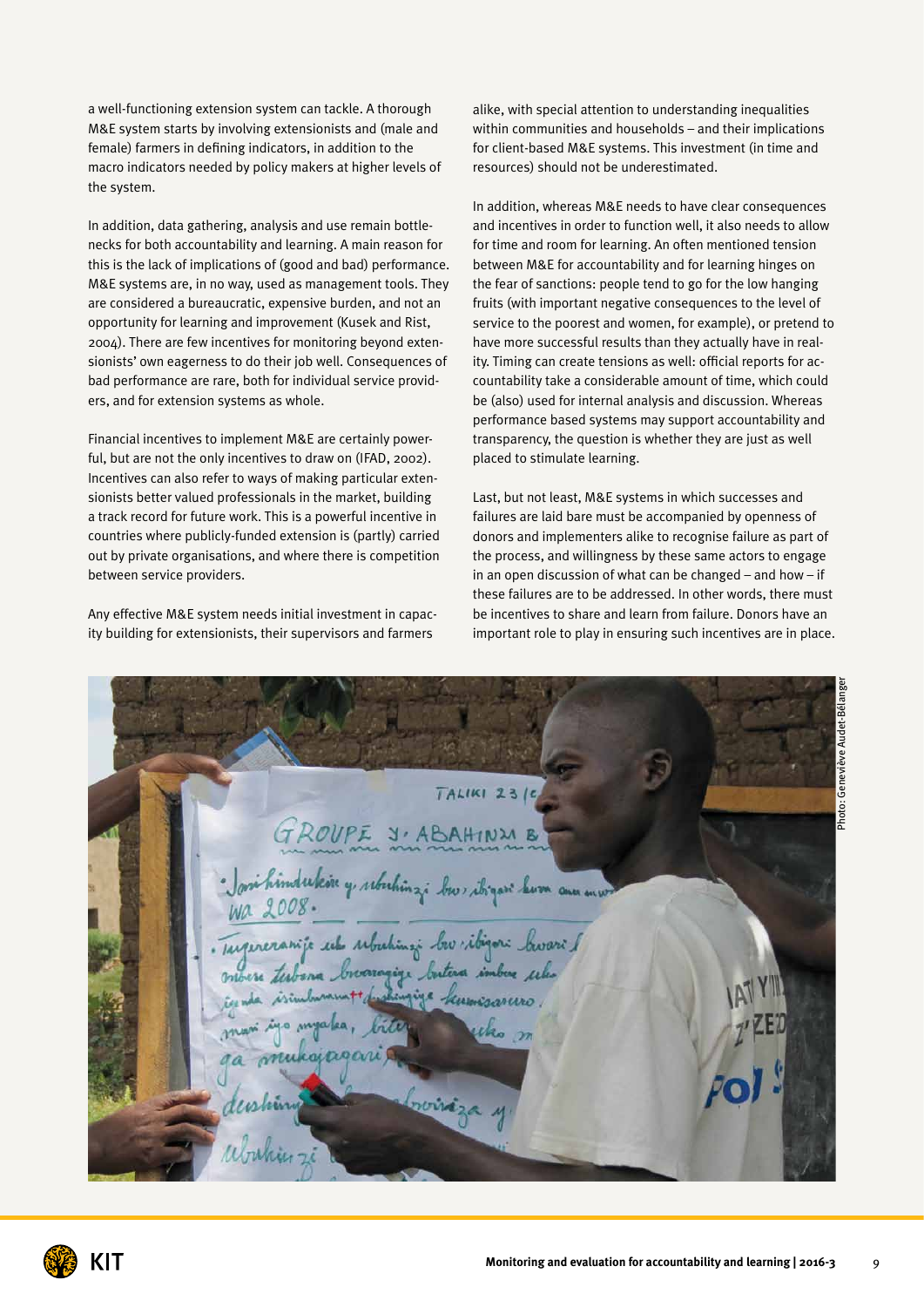#### **References**

CARE Malawi, 2013. The Community Score Card (CSC): *A generic guide for implementing CARE's CSC process to improve quality of services.* Cooperative for Assistance and Relief Everywhere, Inc., Malawi.

Chipeta, S. 2006. *Demand driven agricultural advisory services.* Swiss Center for Agricultural Extension and Rural Development (AGRIDEA), Lindau, Switzerland.

Chipeta, S. 2013. *Gender equality in rural advisory services.* GFRAS Brief no. 2. GFRAS, Lindau, Switzerland.

Chipeta, S., I. Christoplos, and E. Katz. 2008. *Common framework on market-oriented agricultural advisory services.* Neuchâtel Group, Lindau, Switzerland.

Christoplos, I., Sandison, P. and Chipeta, S. 2012. *Guide to evaluating rural extension.* GFRAS – Global Forum for Rural Advisory Services, Lindau, Switzerland.

Danielsen S., Karubanga, G. and Mulema, J. 2015. Institutionalization. In: Mur, R., Williams, F., Danielsen, S., Audet-Bélanger, G. and Mulema, J. (eds.), Listening to the Silent Patient. *Uganda's Journey towards Institutionalizing Inclusive Plant Health Services.* CABI Working Paper 7.

Dedu, G. and Kajubi, G. 2005. *The Community Score Card Process in Gambia.* Social Development Notes: Participation & Civic Engagement. SD Note No. 100/2005. The World Bank. Washington, DC, USA. At: [http://siteresources.worldbank.](http://siteresources.worldbank.org/INTPCENG/Resources/CSC+Gambia.pdf) [org/INTPCENG/Resources/CSC+Gambia.pdf](http://siteresources.worldbank.org/INTPCENG/Resources/CSC+Gambia.pdf) (Accessed 14 September 2015).

Deshler, D. 1997. Evaluating extension programmes. In: Swanson B.E., Bentz R.P. and Sofranko A.J. (eds.), *Improving agricultural extension: A reference manual.* FAO, Rome.

Garforth, C. 2004. Introduction. In: Rivera W. and Gary A. (eds.), *Extension Reform for Rural Development subseries. Volume 3: Demand driven approaches to agricultural extension*, pp. 3-7. The World Bank, Washington, DC, USA.

Heemskerk, W., Nederlof, S. and Wennink, B. 2008. *Outsourcing agricultural advisory services. Enhancing rural innovation in Sub-Saharan Africa.* Bulletin 380. Amsterdam: KIT Publishers.

Hoffmann, V., Gerster-Bentaya, M., Christinck, A. and Lemma, M. (eds.) 2009. *Basic Issues and Concepts.* Vol. 1 of *Rural Extension*. Weikersheim: Margraf Publishers.

International Fund for Agricultural Development (IFAD) 2002. *Managing for Impact in Rural Development: A guide for project M&E.* Rome: IFAD.

International Fund for Agricultural Development (IFAD) 2013. *PRONEA support project (PSP): Implementation Support Report.* Eastern and Southern Africa Division: Programme Management Department. Rome: IFAD.

Koledoye, G.F., Deji, O.F., Owombo, P.T. and Olofinniyi, E.O. 2013. Evaluation in agricultural extension: A philosophical approach. *Journal of Agricultural Extension and Rural Development*, 5(1), 1-7.

Kusek, J.Z. and Rist, R.C. 2004. *Ten Steps to a Results-Based Monitoring and Evaluation System. A Handbook for Development Practitioners.* The World Bank, Washington DC.

Kusters, C.S.L. et al. 2011. *Making evaluations matter: A practical guide for evaluators.* Centre for Development Innovation, Wageningen University & Research Centre, Wageningen, the Netherlands.

Manfre, C., Rubin, D., Allen, A. Summerfield, G., Colversom, K. and Akeredolu, M. 2013. *Reducing the Gender Gap in Agricultural Extension and Advisory Systems: How to Find the Best Fit for Men and Women Farmers.* MEAS Discussion Paper 2. At: [http://www.culturalpractice.com/site/wp-content/](http://www.culturalpractice.com/site/wp-content/uploads/2013/04/3-2012-39.pdf) [uploads/2013/04/3-2012-39.pdf](http://www.culturalpractice.com/site/wp-content/uploads/2013/04/3-2012-39.pdf) 

Martin A., Gündel, S., Apeteng, E. and Pound, B. 2011. *Review of Literature on Evaluation Methods Relevant to Extension.* GFRAS – Global Forum for Rural Advisory Services, Lindau, Switzerland.

Mbo'o-Tchouawou, M. and Colverson, K. 2014. *Increasing access to agricultural extension and advisory services: How effective are new approaches in reaching women farmers in rural areas?* Nairobi, Kenya: International Livestock Research Institute (ILRI).

Mur, R., Williams, F., Danielsen, S., Audet-Bélanger, G. and Mulema, J. (eds.) 2015. *Listening to the Silent Patient. Uganda's Journey towards Institutionalizing Inclusive Plant Health Services.* CABI Working Paper 7.

Mierlo B. van, and Guijt, I. 2011. *I am accountable: practice meets science.* Presentation for the Communication Congress. Ede, the Netherlands.

Pound, B., Gündel, S., Martin, A. and Apenteng, E. 2011. *Meta-Evaluation of Extension Evaluation. Case studies.* GFRAS – Global Forum for Rural Advisory Services, Lindau, Switzerland.

OECD 2002. *Glossary of Key Terms in Evaluation and Results Based Management.* Organization for Economic Co-operation and Development. Paris: OECD Publishing.

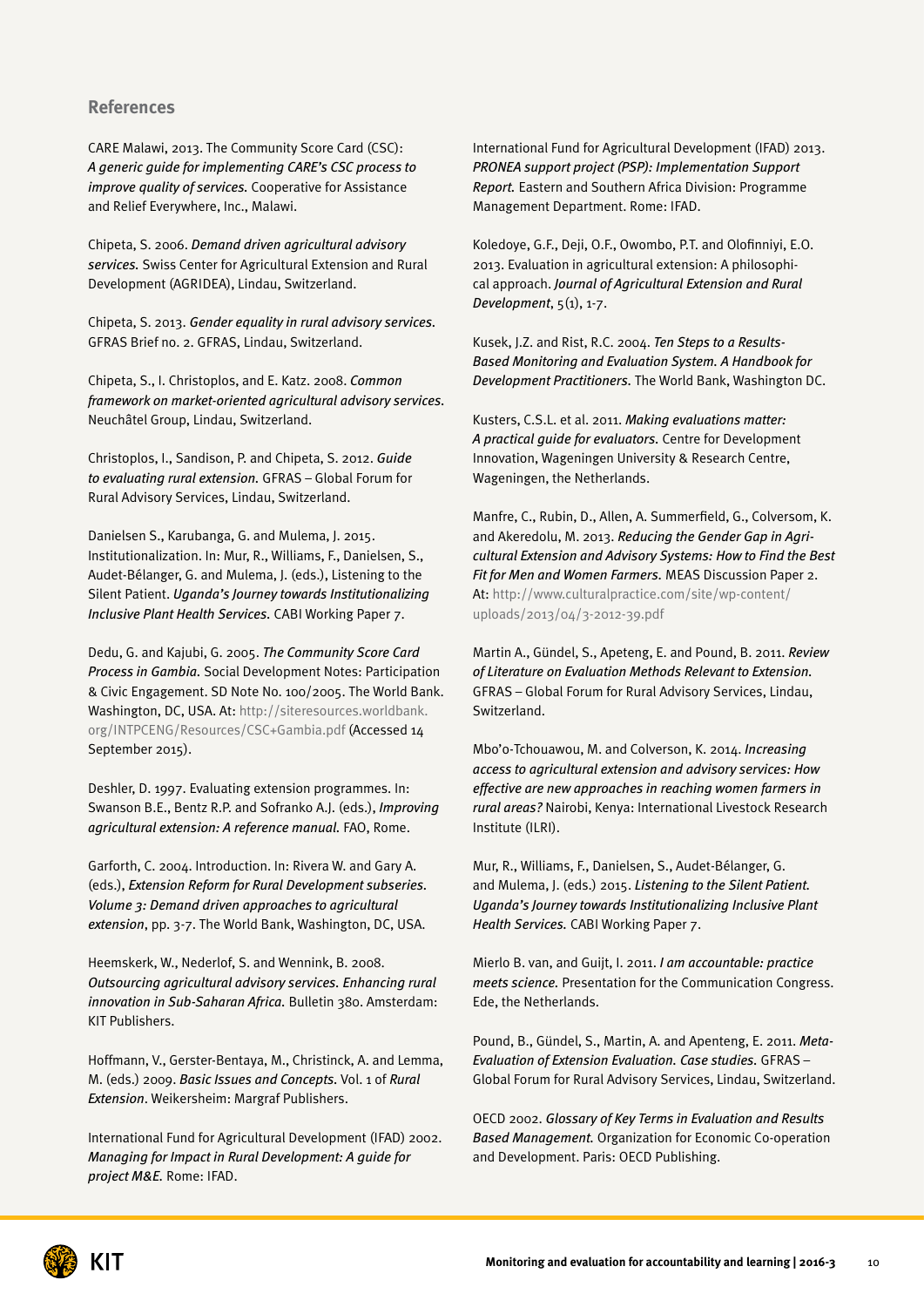OECD 2010. *Evaluation in Development Agencies, Better Aid.* Organization for Economic Co-operation and Development. Paris: OECD Publishing. <http://dx.doi.org/10.1787/9789264094857-en> (accessed September 9, 2015).

Rajalahti, R., Woelcke, J. and Pehu, E. 2005. *Monitoring and Evaluation for World Bank Agricultural Research and Extension Projects: A Good Practice Note.* Agriculture and Rural Development Discussion Paper 20, The World Bank, Washington DC.

Rothstein, R. 2008. *Holding accountability to account: How scholarships and experiences from other fields inform exploration of performance review in education.* Working Paper 2008-4. National Center on Performance Incentives. Peabody College of Vanderbilt University, Nashville, TN, USA.

Taye, H. 2013. Evaluation the impact of agricultural extension programmes in sub-Saharan Africa: Challenges and prospects. *African Evaluation Journal* 1(1).

UNDP 2015. Catalyzing Agricultural Development in Tanzania - Agricultural Delivery Division (ADD). United Nations Development Programme. Website accessed September 2015. [http://www.tz.undp.org/content/tanzania/en/home/](http://www.tz.undp.org/content/tanzania/en/home/operations/projects/private-sector-development/catalyzing-agricultural-development-in-tanzania---agricultural-d.html) [operations/projects/private-sector-development/catalyzing](http://www.tz.undp.org/content/tanzania/en/home/operations/projects/private-sector-development/catalyzing-agricultural-development-in-tanzania---agricultural-d.html)[agricultural-development-in-tanzania---agricultural-d.html](http://www.tz.undp.org/content/tanzania/en/home/operations/projects/private-sector-development/catalyzing-agricultural-development-in-tanzania---agricultural-d.html)

Vögtli, F. 2008. Result-based Payment System (RPS) in agricultural extension A pilot experience in Vietnam. *Rural Development News 1/2008*.

Vögtli, F. 2010. *Application of a Result-based Payment System in the Kyrgyz Swiss Agricultural Programme KSAP. Possibilities and limits of NPM reform initiatives in developing countries.* Master of Public Administration Master, University of Berne.

Wild, L., Wales, J. and Chambers, V. 2015. *CARE's experience with community score cards: what works and why?* Synthesis Report. At: [http://governance.care2share.wikispaces.net/](http://governance.care2share.wikispaces.net/file/view/report_digi.pdf/553420630/report_digi.pdf) [file/view/report\\_digi.pdf/553420630/report\\_digi.pdf.](http://governance.care2share.wikispaces.net/file/view/report_digi.pdf/553420630/report_digi.pdf)

Wongtschowski, M., Belt, J., Heemskerk, W. and Kahan, D. (eds.) 2013. *The business of agricultural business services: Working with smallholders in Africa.* Royal Tropical Institute, Amsterdam; Food and Agriculture Organization of the United Nations, Rome; and Agri-ProFocus, Arnhem.

World Bank 2005. *Influential evaluations: detailed case studies.* Operations Evaluation Department, the World Bank, Washington DC.

World Bank 2000. *Sub-Saharan Africa: lessons from experience in supporting sound governance.* Evaluation Capacity Development working paper series; no. ECD 7. Washington DC: World Bank Group. At: [http://documents.worldbank.org/](http://documents.worldbank.org/curated/en/2000/02/692942/sub-saharan-africa-lessons-experience-supporting-sound-governance) [curated/en/2000/02/692942/sub-saharan-africa-lessons](http://documents.worldbank.org/curated/en/2000/02/692942/sub-saharan-africa-lessons-experience-supporting-sound-governance)[experience-supporting-sound-governance](http://documents.worldbank.org/curated/en/2000/02/692942/sub-saharan-africa-lessons-experience-supporting-sound-governance)

World Bank and IFPRI, 2010. *Gender and governance in rural services: insights from India, Ghana, and Ethiopia.* The World Bank and International Food Policy Research Institute, Washington DC.

#### *Websites*

<http://bem.cimmyt.org/inicio/default.aspx?ReturnUrl=%2f>

#### *Acknowledgements*

The authors would like to extend their gratitude to Kristin Davis and Verena Bitzer for their valuable comments on earlier versions of this paper.